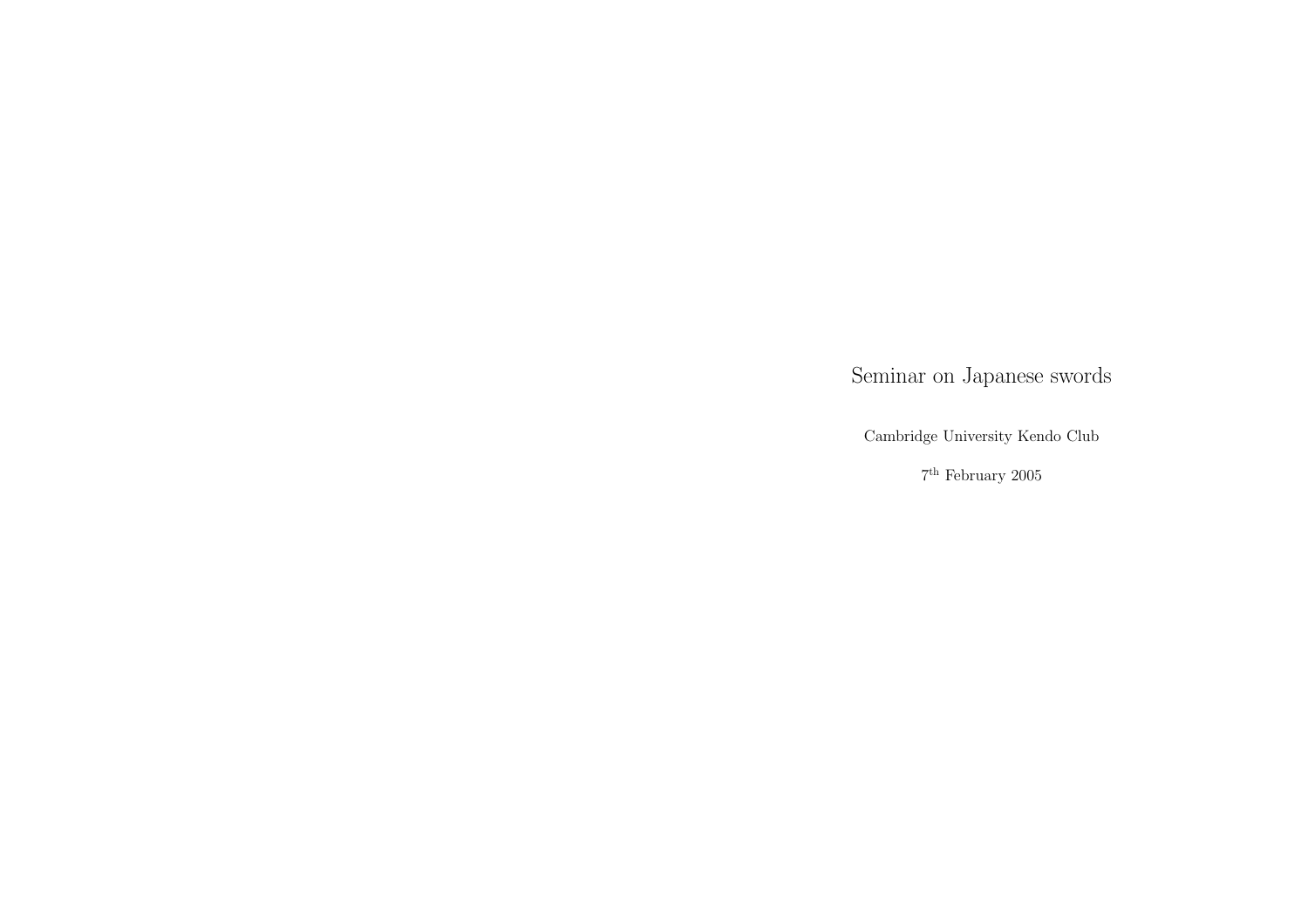# Table of Contents

| A visit to a sword polisher's workshop                                  |
|-------------------------------------------------------------------------|
| The parts of the Japanese sword                                         |
| Katana and Kendo: Background and Reigi                                  |
| Functional differences between European medieval and<br>Japanese swords |
| Manufacture of Japanese swords                                          |
| Zen and the Way of the Sword                                            |
| Metallurgy and the Japanese Sword                                       |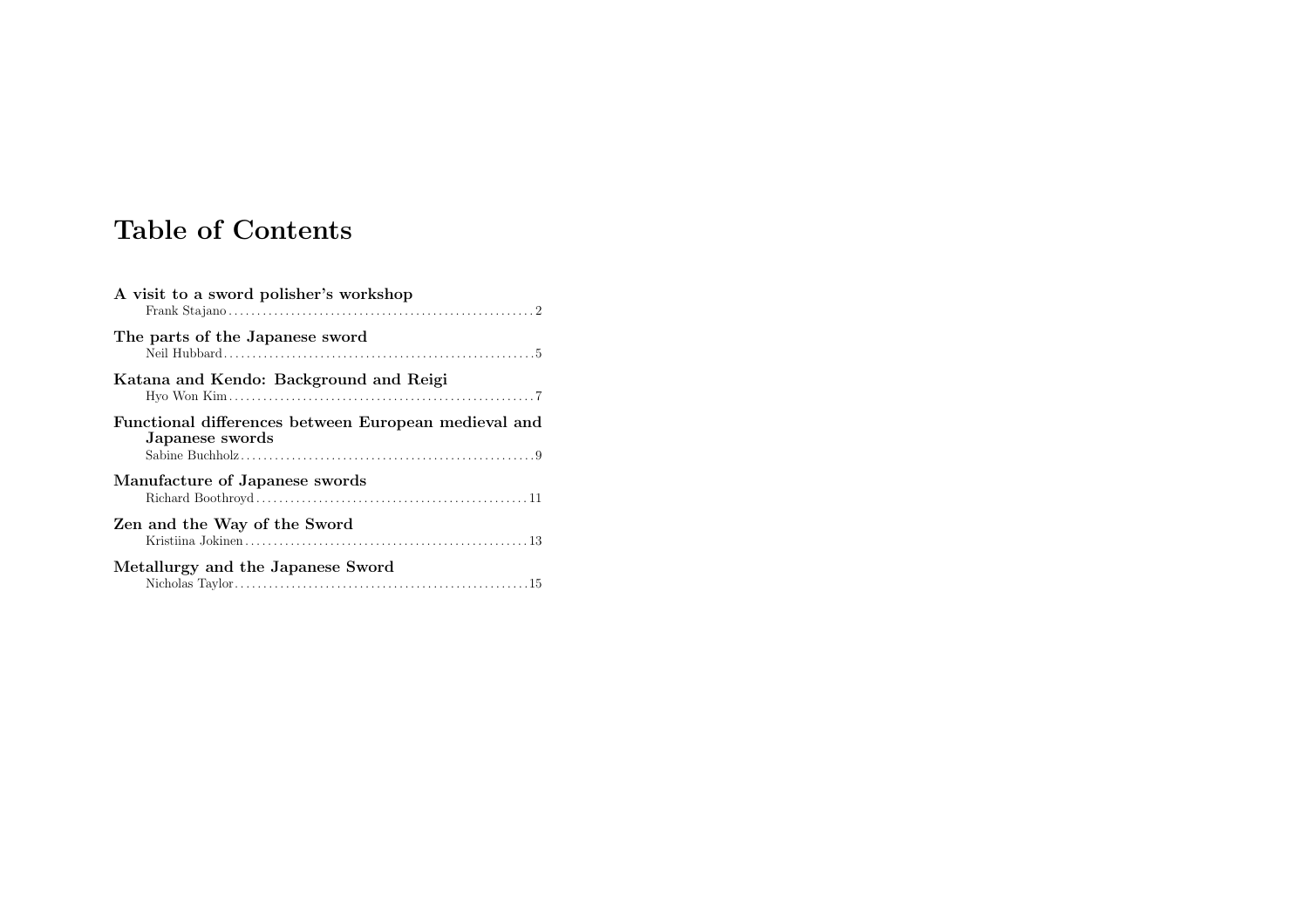# Metallurgy and the Japanese sword

Nicholas Taylor

February <sup>2004</sup>

# 1 Introductio n

A good sword must fulfil two requirements. It must be hard enoug<sup>h</sup> to take <sup>a</sup> sharp edge, and tough enough that it will survive the rigours of battle. These two requirements, unfortunately, co mpete.A hard substance cannot yield to an applied force, and so tends to shatter. The traditional Japanese sword nonetheless manages to hold an exceptional edge, while remaining highly resilient. The smith employs <sup>a</sup> few techniques to achieve this. To understand them, though, one must first understanda little about steel.

# 2 The iron-carbon phase dia-gram

Figure 2, from [1], shows the iron-carbon equilib-<br> $\ddot{\mathbf{r}}$  is the integration of the state of the state of the state of the state of the state of the state of the state of the state of the state of the state of the st rium <sup>p</sup>hase diagram near pure iron. Several of its features are relevant to sword-making.

Ferrite, also known as  $\alpha$ -iron, is the form of iron stable at room temperature. As a consequence of its crystal structure, it cannot contain much carbon [2].

Austenite, also known as  $\gamma$ -iron, is the hightemperature form of iron. It is stable at temperatures which can be reached by a smith's forge. It has <sup>a</sup> different crystal structure and, as the <sup>p</sup>hase diagram sho ws, can accommodate far more carbon than ferrite.

On cooling, and the consequent transformation from austenite to ferrite, the excess carbon usufrom austenite to ferrite, the excess carbon usu-<br>ally separates out. Rather than forming elemental carbon, it forms <sup>a</sup> hard co mpound called cementite. Cementite (Fe3C), while not ther modynam ically stable, forms much more quickly than carbon.At room temperature, the necessary energy

to transform from cementite to carbon is unavailable, so the cementite remains.

# 2.1 <sup>T</sup>he <sup>e</sup>utectoid and pearlite

 On cooling steel do wn line <sup>E</sup>On cooling steel down line E (the *eutectoid com- position*) in figure 2, neither cementite nor pearlite is favoured. At the transformation temperature between austenite and ferrite, the austenite turns into interleaved sheets of cementite and ferrite. This structure is called pearlite. Like the formation of cementite instead of carbon, this is an unstable state which can form relatively quickly. The large interface area bet ween cementite and ferrite has <sup>a</sup> high energy, which would be reduced by the two phases forming spheres. However, the sheets ensure that the carbon need not diffuse far to leave the ferrite.

This competition between stability and speed of formation means the speed of cooling can change the coarseness of the pearlite structure. Slower cooling will allow more diffusion of carbon; the drive to reduce interfacial energy will ensure that this coarsens the structure.

The fine sheets, and the cementite content, make pearlite <sup>a</sup> fairly hard structure.

# 2.2 Varying the carbon composition

 When cooling steel whose composition is not eutec toid (lines A and <sup>B</sup> on the <sup>p</sup>hase diagram), one of the low-temperature structures will form first. <sup>A</sup> hypo-eutectoid composition will form ferrite first, and <sup>a</sup> hyper-eutectoid co mposition will favour cementite. Whichever <sup>p</sup>hase forms first will form along the boundaries bet ween austenite crystals, forming a complete network through the steel. The remaining austenite will then transform to pearlite.

the previous one. This process is repeated several times **References** with progressively finer stones, each at its own angle. Each pass takes about half an hour for that short section of the sword. At each pass, the surface of the sword becomes smoother and the scratches of the later stones are so fine as to be almost invisible. Looking at the blade between the passes reveals progressively more of the patterns in the metal. The wavy curve of the hamon starts to come out quite clearly.

The polisher then moves to even finer abrasives: first, a particularly smooth grinding stone that has been sliced very thinly and <sup>g</sup>lued with lacquer to <sup>a</sup> paper support. Then, <sup>a</sup> suspension of iron oxide in <sup>a</sup> special paste, filtered with <sup>a</sup> <sup>p</sup>iece of cotton. By no w he is rubbing the abrasives longitudinally against the blade with his thumb. At this late stage the hamon really stands out, compared to being just barely visible at the beginning of the polishing process. By holding the blade against <sup>a</sup> spotlight at the correct angle, and with the guidance of an exper<sup>t</sup> teaching you what to look for, at this stage you may also see more subtle effects in the surface texture of the blade, such as <sup>a</sup> kind of wood-like grain formed by the thousands of folded layers of steel of which the hardened edge of the sword is made.

I had read about this process in Kapp et al. [2] before; but witnessing it in person, and being able to examine the naked katana blade in my own hands during rounds of polishing, made it really come alive. Although <sup>I</sup> feel I am still not ye<sup>t</sup> worthy of owning <sup>a</sup> genuine Japanese sword, after this experience I am a bit closer to an understanding of what the sword can tell me once <sup>I</sup> ameventually ready for one.

### Acknowledgements

I am extremely grateful to sword polisher Roberto Candido (also accomplished in kendo, iaido and Japanese archery on horseback) for admitting usinto his workshop in Tsurumi and showing us his art and craft, and to Sergio Boffa for providing informed comments on what we were being shown. The visiting party, on that cold sunny morning of <sup>30</sup> December 2003, also included Hiroo Naganuma, Naoko Hamada and YukoYamaguchi.

- [1] Darrell Max Craig. Iai—The art of drawing the sword. Tuttle, 1981. ISBN 0-8048-7023-3.
- [2] Leon Kapp, Hiroko Kapp and Yoshindo Yoshihara. The craft of the Japanese sword. Kodansha, 1987. ISBN 4-7700-1298-5.
- [3] Oscar Ratti and Adele Westbrook. *Secrets of the* samurai. Tuttle, 1973. ISBN 0-8048-1684-0.
- [4] John M. Yumoto. The Samurai Sword—A Handbook. Tuttle, 1958. ISBN 0-8048-0509-1.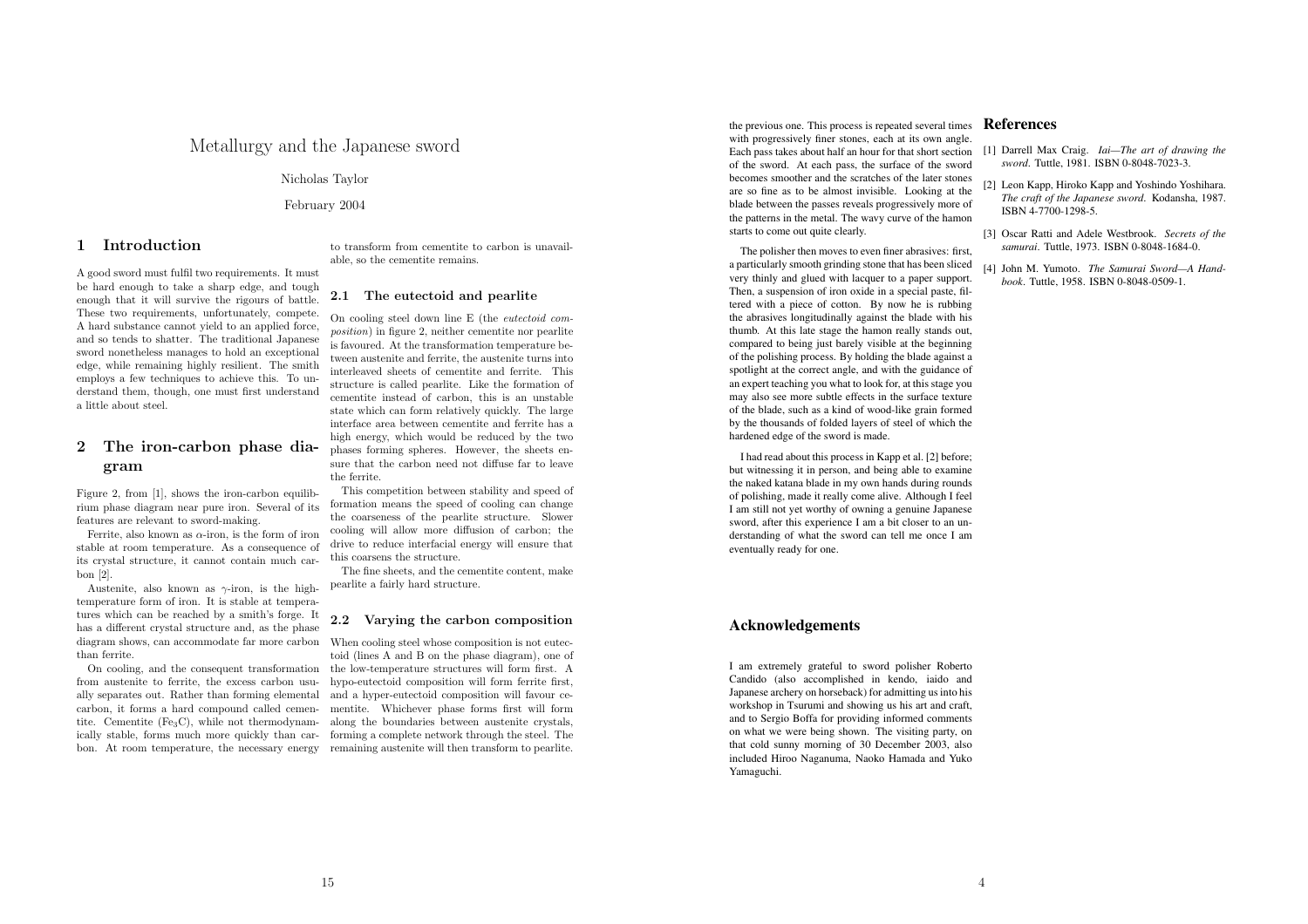The Parts of the Japanese Sword.

The sword can be divided into two parts. We have the blade, or *toshin*, and we have the mountings, or koshirae.

Over the years different styles of mountings were devised, the one we are looking at here are referred to as *buke-zukuri*. These were worn thrust through a belt (*obi*) on the left hand side of the body. It was quite possible that <sup>a</sup> blade would have multiple sets of mountings over it's life; for example, today some antique swords are stored in *shirasaya*, and only placed in their formal mountings for display.

Here we have <sup>a</sup> diagram illustrating the major parts of the sword.



#### Koshiraee Sword mountings.

|            | $\cup$ , or $\mathbf u$ invariance.                                                             |
|------------|-------------------------------------------------------------------------------------------------|
| Tsuka      | Hilt. Formed by two pieces of <i>honoki</i> (magnolia) wood joined top and bottom.              |
| Kashira    | End pommel.                                                                                     |
| Fuchi      | Pommel near blade.                                                                              |
| Ito        | Binding of <i>tsuka</i> (usually fabric or leather).                                            |
| Same       | Rayskin under the <i>ito</i> . Same has grain which helps hold the <i>ito</i> in place.         |
| Menuki     | Hilt decorations. Can aid grip. Sometimes these are reversed.                                   |
| Hishi-gami | Paper triangles that help support the <i>ito</i> .                                              |
| Mekugi     | Pin (usually bamboo) holding <i>tsuka</i> onto <i>nakago</i> .                                  |
| Tsuba      | Guard, to stop hands running onto blade.                                                        |
| Seppa      | Washers placed between fuchi, tsuba and habaki.                                                 |
| Habaki     | Blade collar; this forms an interference fit with the <i>koi-guchi</i> , retaining the sword in |
|            | the saya                                                                                        |
| Saya       | Scabbard, also made of <i>honoki</i> .                                                          |
| Koi-guchi  | 'Carp's Mouth'; the open end of the <i>saya</i> .                                               |
| Kojiri     | The closed end of the saya.                                                                     |
| Kurigata   | Knob on sword to attach <i>sageo</i> . Also helps stop sword sliding through obi. Ideally       |
|            | these three things are made of horn.                                                            |
| Sageo      | Multi-purpose cord.                                                                             |
| Kozuka     | Small utility knife                                                                             |
| Kogai      | Skewer/hair accessory.                                                                          |
| Wari-bashi | Split chopsticks.                                                                               |
| Shira-saya | Plain wooden storage mountings.                                                                 |
|            |                                                                                                 |

one's sword. Forging of the sword is almost <sup>a</sup> reli- moisture on one's hands can cause rust marks on gious ceremony, and requires skill and long appren-the blade and thus damage the valuable blade. ticeship. Thus <sup>a</sup> swordsmith, as <sup>a</sup> creator of the powerful sword, is highly respected.

it also has a more practical reason: the salt and sults in a realization of nothingness.

The blade itself is the actual weapon and thus be expressed as nothingness. In kendo practise, the requires reverence as such. However, the rule that continuous training of thousands of cuts leads to one must not touch the blade with one's fingers is wards spontaneous knowledge of every situation, not only to prevent one from cutting oneself, but the sword becomes 'no sword', and eventually re-In Zen, the end point is the beginning, knowl-In Zen, the end point is the beginning, knowledge a full circle, and great understanding can only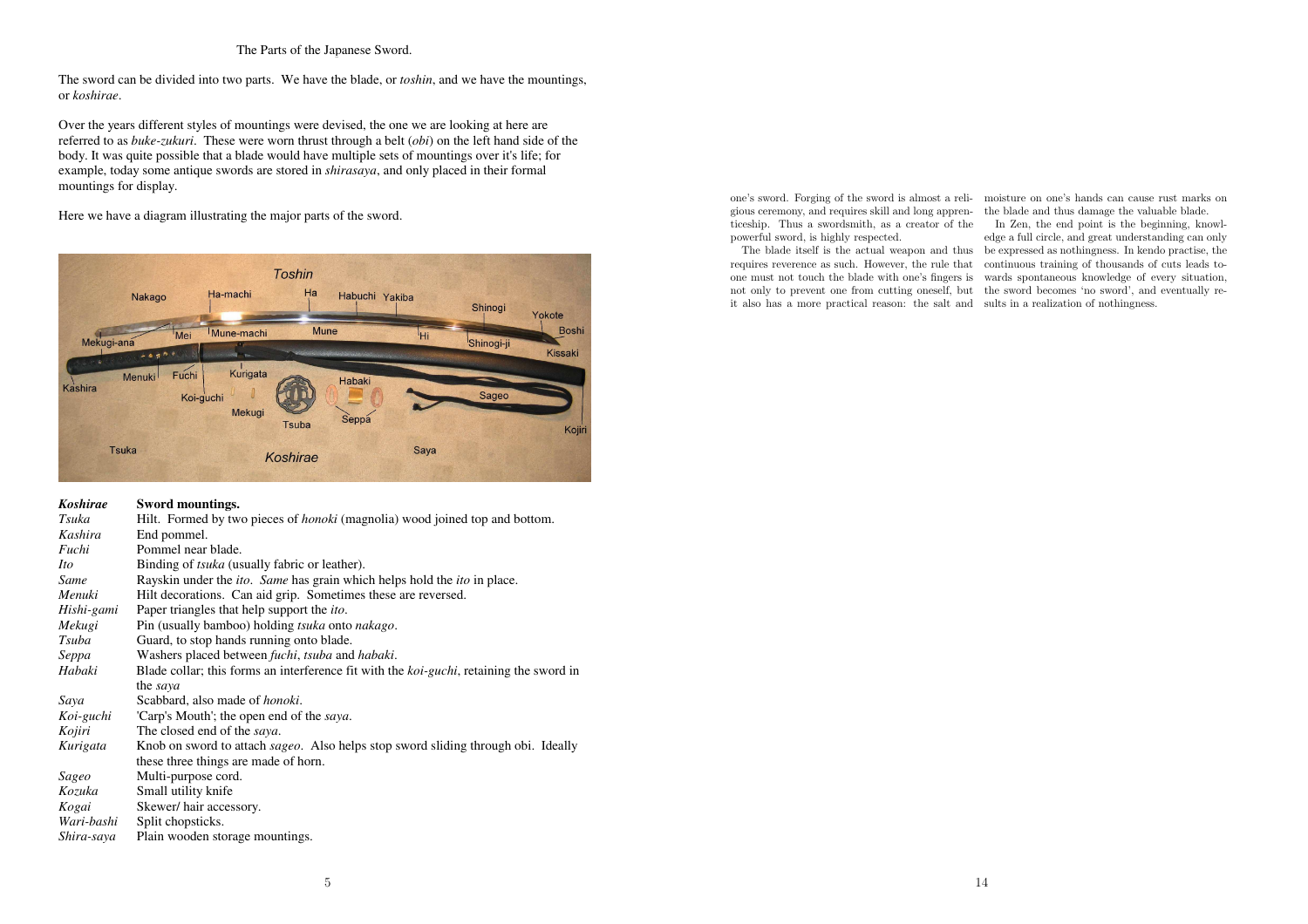# Manufacture of Japanese <sup>S</sup>words

Richard Boothroyd

# February <sup>2004</sup>

The process of manufacturing swords in Japan tamahaganewould be forged to <sup>a</sup> base. was developed and refined over hundreds of years. There were usually several people involvedThere were usually several people involved (possi- so they could be classified by their carbon content.<br>bly up to six), each specializing in a specific part of This would then decide which part of the blade the process.

The method of manufacture was driven by the quality and availability of iron in Japan. There was much less iron available than in Europe, which is one of the main reasons behind the quality of Japanese blades. In Europe, many swords of low quality could be made cheaply (good quality swords were also made there, of course!). In Japan, <sup>a</sup> sword had to last <sup>a</sup> long time, so it had to be of much higher quality. Since the iron ore in Japan was of a poorer quality, it took longer to make each blade since all the imperfections had to be removed.

The first blades were constructed out of <sup>a</sup> single type of steel (non-laminated, or maru). Over time, several ways of combining different types of steel to form <sup>a</sup> laminated blade were created, whichto form a laminated blade were created, which im-<br>proved the properties of the final sword. The most common used three types of steel (honsanmai); one famous sword smith, Masamune, used <sup>a</sup> method that required seven types!

The sword smith would obtain some steel from scraps (e.g. nails, broken pots), but would mostly use <sup>a</sup> type of steel called tamahagane. This was produced from the generally poor quality iron ore available, being combined with carbon in a smelter.

 The first stage of sword making involved splitting the wood charcoal that would be used in the furnace. This was called furnace. This was called *sumiwari*. The best char-<br>coal came from the pine tree, but the chestnut tree was also used. This was <sup>a</sup> very important step since different sizes of charcoal were needed to cre- the layout of the final sword. These <sup>p</sup>ieces wereforging/quenching.

was mostly used in the forging process, where the and handle (*nakago*) were then formed, which fin-

 Next the <sup>p</sup>ieces of tamahagane would be heated so they could be classified by their carbon content. each <sup>p</sup>iece would be used for. Soft steel, or shigane, would be used for the main bulk of the blade, to give the sword its flexibility. Hard steel, or hagane, would be used for the actual cutting edge. Medium steel, or *kawagane*, would be used for the sides or top of the blade.

The classified <sup>p</sup>ieces of tamahagane would then have to be co mbined to formhave to be combined to form solid pieces of shi-<br>gane, hagane and kawagane. A pile of tamahagane was made and then covered with paper to hold the pieces in <sup>p</sup>lace. Clay-water was poured on, the stack covered by Aku and then more clay-water. The <sup>p</sup>ile was then heated, at which point the ha mmering began. Three people may be involved in this stage, the sword smith and two apprentices who use large hammers. Theywere led by the smaller hammer of the sword smith. Once the tamahagane were forged, the folding process began. The forged piecewas folded transversely and longitudinally. At each fold, the tamahagane were heated and cooled by cold water. This oxidized the surface, and the removal of the oxidized layer increased the purity of the steel. The number of folds that occurred has become something of <sup>a</sup> legend, some people believ ing that literally dozens of folds are made, creating millions of layers. In reality, the number of folds that were made depended on the hardness of steel required. For shigane this usually meant <sup>10</sup> folds; for kawagane <sup>12</sup> to 16.

ate the required temperature for each stage of the heated again, and the sword shape then hammered Production of burnt straw, Aku, came next. This This stage was called hizukuri. The tip (kissaki) The <sup>p</sup>ieces of steel were then arranged to formout (again with the assistance of <sup>2</sup> or <sup>3</sup> apprentices)

drawn implied aggression or suspicion and the level of trust. By observing whether the sword was placed on the right side or left, cuttingedge pointing in or out, one could determine his attitude. When the swords are stored in a rack, similar indication could be observed. Normally, the wakizashi stored on the top rack and the katana on the bottom, both swords curving upwards. If the katana was stored on the top rack or the blades curving down it implied the owner's suspicion to the outsiders (or even guests).

There are many more aspects of reigi (etiquette) that involve just merely handling asword from even before one enters the dojo and through and beyond the entire practice session. For example, one should never walk over a sword or kick a sword whether it is done knowingly or unknowingly. Shinai should be treated as if it was a real katana which would have injured one's foot. It is also an offence to the owner of the sword.

It is impolite to rest against a wall or to rest on one leg during a kendo training. Resting against a shinai is even more disrespectful than any of these. When a shinai is not in use during training at times like warm-up and rest period (if there is such), it should be left lying on the ground in a corner, or against a wall with the kensen pointing up. Moreover, the kensen should not touch the ground under any circumstances during training. Yet it is not rarely seen where some kendoka hit the ground with the shinai while performing suburi or geiko. Some even drop the shinai due to carelessness. Once the training commences and the shinai is drawn, the cutting-edge side of the shinai should not be touched unless it is for an avoidable reason. In a kendo shiai (competition) one would receive a hansoku (penalty) for doing so without referee's permission.

Even during modern kendo practices using shinai, these codes of conduct for katana should be respected. As the name kendo (劍道) suggests, it is the 'way of sword' not merely learning to fight with a sword. Many, if not all, of the mentioned etiquette become obvious or intuitive in the context of a katana but unfortunately, a surprising number of modern kendoka do not seem to see the appropriate connection between the katana and the shinai.

Katana was considered the soul of a samurai. For much of Japan's history, particularly in early Edo period, only samurai were allowed to carry swords and a peasant could face a death sentence if found carrying a sword. Although this practice and perception is rather obsolete in the modern sense, some of the spirit must be preserved as far as kendo is concerned so that the real meaning of kendo and its practice canprosper throughout time.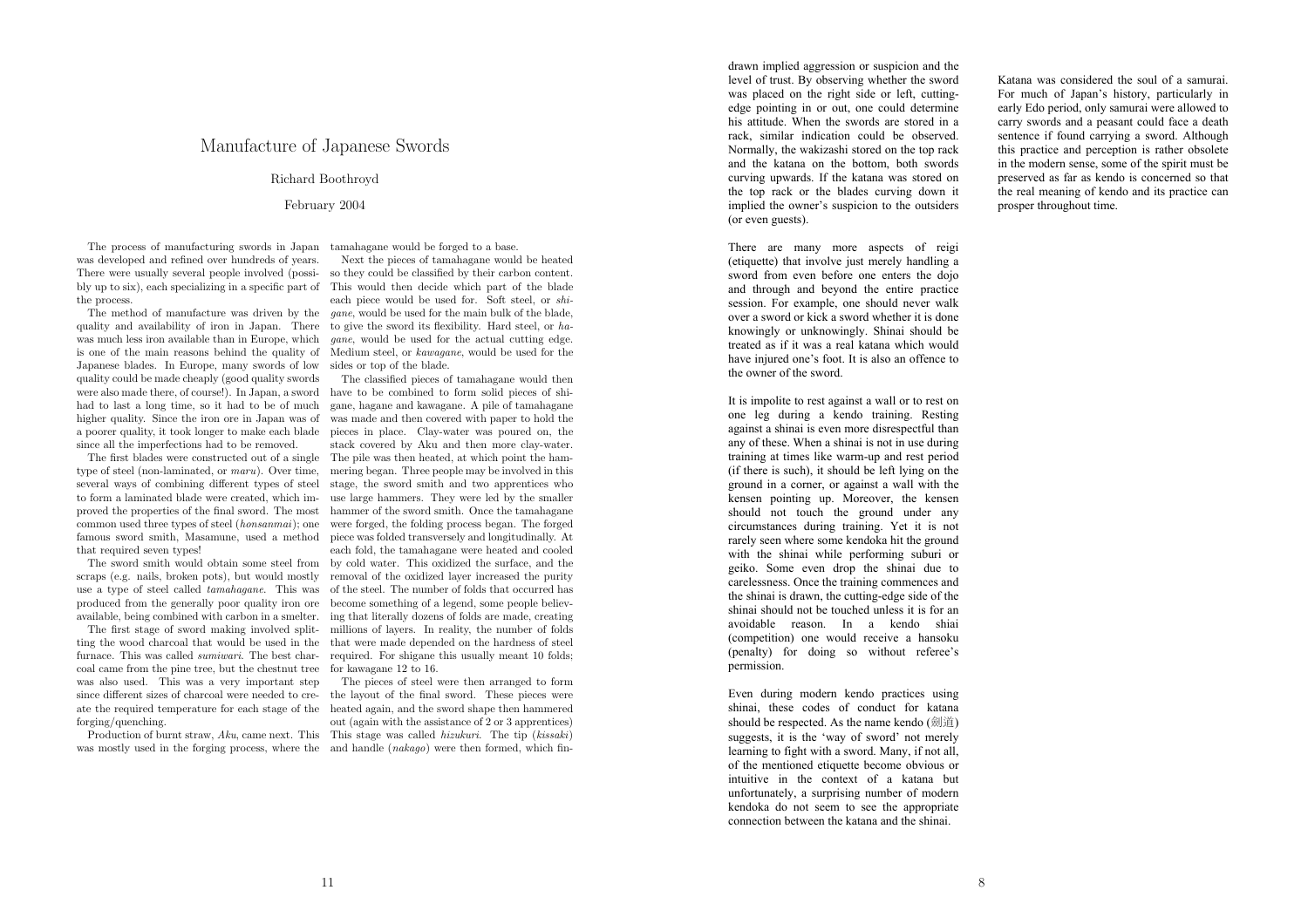# Functional differences between European medieval and Japanese swords

#### Sabine Buchholz sabine.buchholz@crl.toshiba.co.uk

## February <sup>2005</sup>

The European swords discussed here are the e.g. in the face. It can also be gripped firmly for 'knightly' swords, as described in [1]. They date extra torque.

from about 1050 to 1550 A.D., but their basic form<br>had also have more has the California Military had already been used by the Celts and Vikings. The Japanese swords are the Samurai swords, from about <sup>800</sup> to <sup>1850</sup> A.D. Obviously, form, length, weight etc. varied over the centuries, for European as well as Japanese swords, so we can only compare averages, or the extremes.

The most striking difference is the overall form: knightly swords are typically straight and doubleknightly swords are typically straight and double-<br>edged, whereas Samurai swords are generally single-edged and very often curved. The curvature helps to draw and strike more quickly. In principle, the double edge should allow for more types of strikes.

 Because of their double edge, knightly swords have <sup>a</sup> flattened diamond, hexagonal or octago nal cross-section, as opposed to the thick back of the Japanese swords. This means that for <sup>a</sup> fixed width, length, material and thickness at the thick est point, the knightly blade is going to weigh less than the Samurai blade, or alternatively, that the knightly blade can be longer with the same weight.

In addition, knightly swords typically have <sup>a</sup> fuller, a groove in the middle of the blade which also makes it lighter. The fuller can be quite short (half of the length of the blade) or run nearly the full length, and it can be broad or narrow. There can even be two or three fullers [1]. All of this influences the weight and balance of the sword.

European swords also typically have <sup>a</sup> pommel, <sup>a</sup>

The Japanese cross-guard, the tsuba, is round, oval or <sup>a</sup> roundedoval or a rounded rectangle, flat and of a rela-<br>tively small diameter, whereas the cross-guard of a knightly sword is normally wide and narrow, and can be straight or curve towards the point of the sword. Especially the upward curving cross-guards can be used to catch the opponent's blade and ma noeuvre it away.

Due to the absence of <sup>a</sup> pomme<sup>l</sup> andDue to the absence of a pommel and the rela-<br>tively small tsuba, a Samurai sword has a more 'down to the basics' look, whereas the straight blade and guard of <sup>a</sup> knightly sword makes it look like <sup>a</sup> cross, <sup>a</sup> symbolism which might well have appealed to the knights.

Blade lengths of both types vary considerably: Japanese wakizashi have blades between <sup>30</sup> and 60 cm, while the blades of tachi and katana are more than 60 cm. Some *nodachi* can be as long as  $120 \text{ cm}$  [3, 4]. European swords can be one-handed, hand-and-a-half (also called bastard swords), or two-handed and vary in length and weight accordtwo-handed and vary in length and weight accord-<br>ingly. The one-handed variants were mostly used together with <sup>a</sup> shield. The largest two-handed swords had blades of 120–150 cmswords had blades of 120–150 cm and weighed sev-<br>eral kilos, but the average weight of a knightly sword was only 1–1.5 kilos [1] and <sup>80</sup> cmis sword was only 1–1.5 kilos [1] and 80 cm is con-<br>sidered to be a medium length [1].<br>Samurai smarks turically had a run distinct

knob or disc at the end of the hilt, which Japanese ture, they were especially good for slicing cuts, swords lack. Its purpose is to counter-weigh the and could be used in quite close combat [5]. Eu blade to balance the sword [2]. In close grappling ropean swords come in two groups [1]. In group fights, it can also be used to strike the opponent one, which was used roughly from  $1050-1350$ , the Samurai swords typically had <sup>a</sup> very distinct, 'pointy' point, so they could be used'pointy' point, so they could be used for thrust-<br>ing. Due to the very sharp edge and the curvaedges run mostly parallel and the point may be acute or rounded. These swords were mainlyacute or rounded. These swords were mainly intended for shearing cuts against chain mail. In group two, used roughly from 1350–1550, the blade tapers over the full length, ending in <sup>a</sup> very acute point. These swords were much better for thrust ing into the openings of full <sup>p</sup>late armor, some thing which would be much harder with <sup>a</sup> curved Japanese sword. Swords of both European groups could be used for long-reaching cuts, with long passing steps [5]. For very close combat, the 'half sword' techniques [6] can be employed in which one hand grips the blade of the sword. This is probably not advisable on <sup>a</sup> Japanese sword. %) y parallel and the point may be<br>
integral in the point may in-<br>
iring cuts against chain mail. In [2] Learn about European swords.<br>
froughly from 1350–1550, the blade<br>
intep://www.reliks.com/europeanswords.ihtml.<br>
full

### References

[1] Ewart Oakeshott. The sword in the age of chivalry. The

- 
- 
- 
- 
- 
-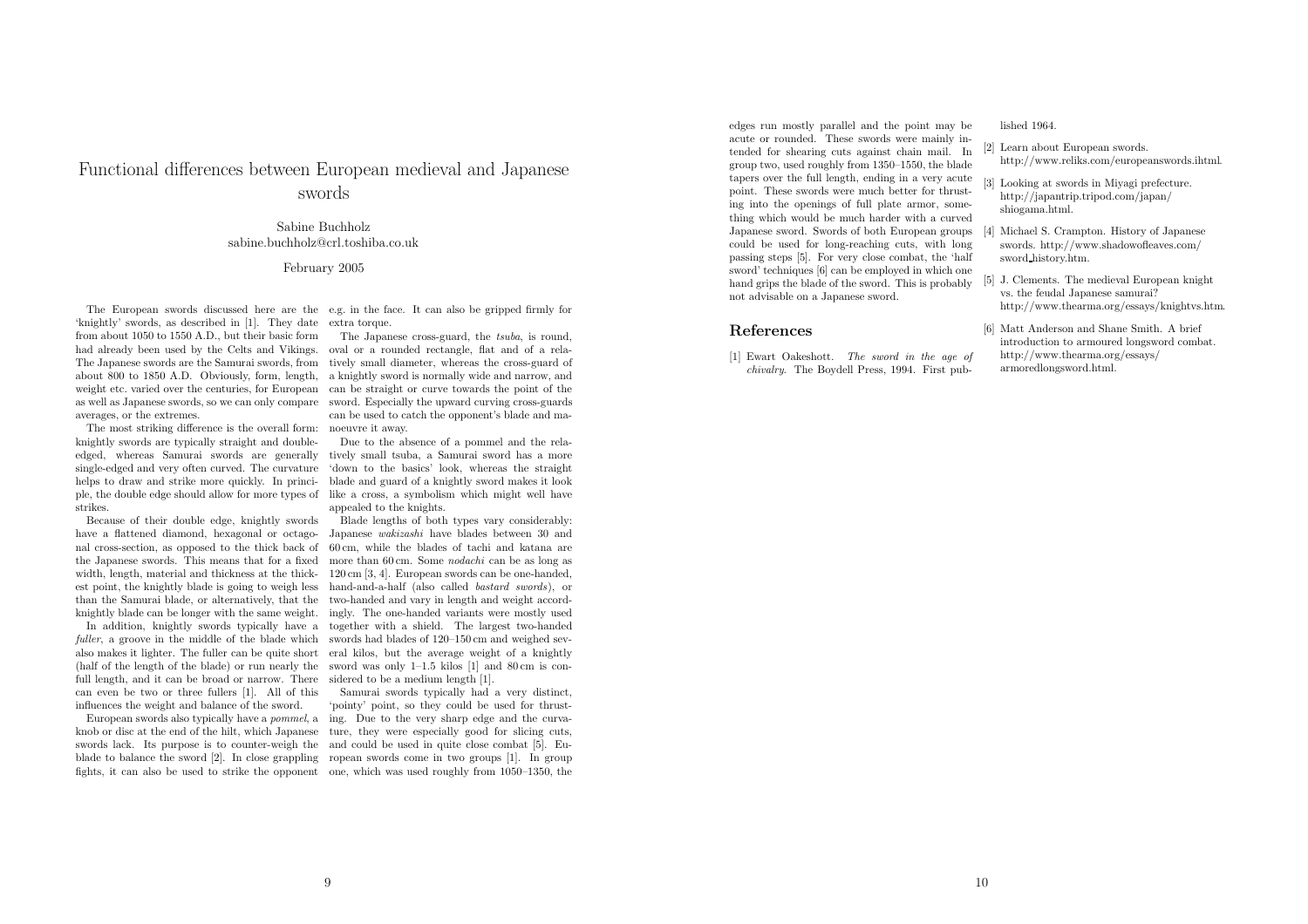#### Hyo Won Kim

#### Katana

Katana  $(\mathcal{I})$  refers to the traditional Japanese samurai swords. Although the pronunciationka-ta-na comes from the kunyomi<sup>\*</sup> of the kanji  $\n *J*$  which means 'sword' in a generic sense, the katana refers to samurai swords which have a characteristic curve and shape as shown in Figure 1. It has a single cutting edge on the farside from the centre of curvature (bottom side<br>as seen in Figure 1). These nextiaular average as seen in Figure 1). These particular swordsare sometimes called daitō  $(\pm 7)$  which means 'long sword'.



A samurai would wear a katana as a primary weapon together with a similar but shorter sword known as wakizashi. The wakizashi was used when the katana was unavailable so it was carried at all times even when entering a building. They are collectively known as daisho  $(\pm \sqrt{2})$  which means 'large and small' referring to the katana and wakizashi respectively. In the context of modern kendo using shinai, the attention of this article is drawn only to the katana.

#### Katana in Kendo

In modern kendo, a shinai is used in place of a katana. A shinai comprises of four split bamboo slats held together by leather covers called saki-gawa at the tip, tsuka-gawa at the handle, leather strip called nakayui at one third length from the tip, and a string called tsuru as shown in Figure  $2^{\dagger}$ . Some resemblance of its features to that of katana (Figure 1) is noticeable. The nakayui indicates the striking area, monouich, and the tsuru represents the blunt edge on the back of the blade.

The katana can be held either with one hand or with both hands. The latter is most common and it is also almost always the case in kendo with shinai. The katana is primarily used for cutting. The kensen (tip of the sword) embodies a chisel-like shape which allows for thrusting. The cutting action is equivalent to the men-, kote-, and do-uchi and the thrust totsuki.



### Reigi in Handling Swords

Everything that is done in kendo should be done in the light of the samurai spirit as one would with a katana. The katana is worn on the left-hand side with the cutting-edge up so that when it is drawn, the curvature of the blade will naturally place your right hand directly in front in the centre line. A shinai too is worn on the left with cutting-edge up with the same implications in mind despite the lack of curvature.

During a kendo practice in a dojo, the position and the orientation of the kendoka is determined by the layout of the dojo or more specifically, by the location of shomen and theentrance relative to the sensei's sword. The sensei's sword, when placed on his left, should not be between the sensei and the entrance. It is so that an intruder would have no chance of reaching for his sword as well as that the sensei could draw the sword and strike in onemotion if needed.

When a kendoka kneels down, for example at the beginning and the end of a training session, the shinai is left on the left-hand side with the cutting-edge pointing inwards (i.e. with tsurufacing outwards). One's readiness is implied by placing the shinai on the left side without causing offence to anyone else in the dojo by pointing the cutting edge inwards. As for a samurai, positioning of the sword in its scabbard in a manner that could easily be ished the forging stage.

The blade was then prepared for quenching, which was when the blade obtained the characteristic curve shape. Differing thicknesses of clay mixture (yakiba-tsuchi) were applied to the cutting edge and top of the blade. Each sword smith had their own special recipe for this mixture. When the blade was heated and quenched, the different sections cooled at different rates, and so the steel took on the required properties (hard but brittle, or soft and flexible). This was where the distinctive properties of the blade, such as the hamon, would appear. The quenching step was <sup>a</sup> highly critical stage, since the blade had to be uniformly heated to a very precise temperature (720–780◦C) before being <sup>p</sup>lunged into cold water (the temperature of which was also critical)

The sword smith would then inscribe his name on the nakago and possibly make an inscription on [6] Jinsoo Kim. Japanese swordmaking process. the base of the blade. The sword could then be passed to the sword polisher.

#### References

- [1] Richard Stein. Blade lamination methods. http://home.earthlink.net/∼steinrl/laminate.htm.
- [2] Katana. http://en.wikipedia.org/wiki/Katana#Manufacturing.
- [3] Neil Gendzwill. How is <sup>a</sup> Japanese sword constructed? http://www.kjartan.org/swordfaq/section09.html.
- [4] Until <sup>a</sup> Japanese sword is made. http://www.hi-net.zaq.ne.jp/osaru/e dekirumade.htm.
- [5] H. Toma. The story of the Japanese sword. http://www2.memenet.or.jp/kinugawa/english/sword/sword100.htm.
- http://www.jpsword.com/files/swordmaking/sword-making.html.

<sup>\*</sup> Japanese reading of the Chinese character <sup>†</sup> Few components (saki-gomu and chigiri) within the shinai are ommitted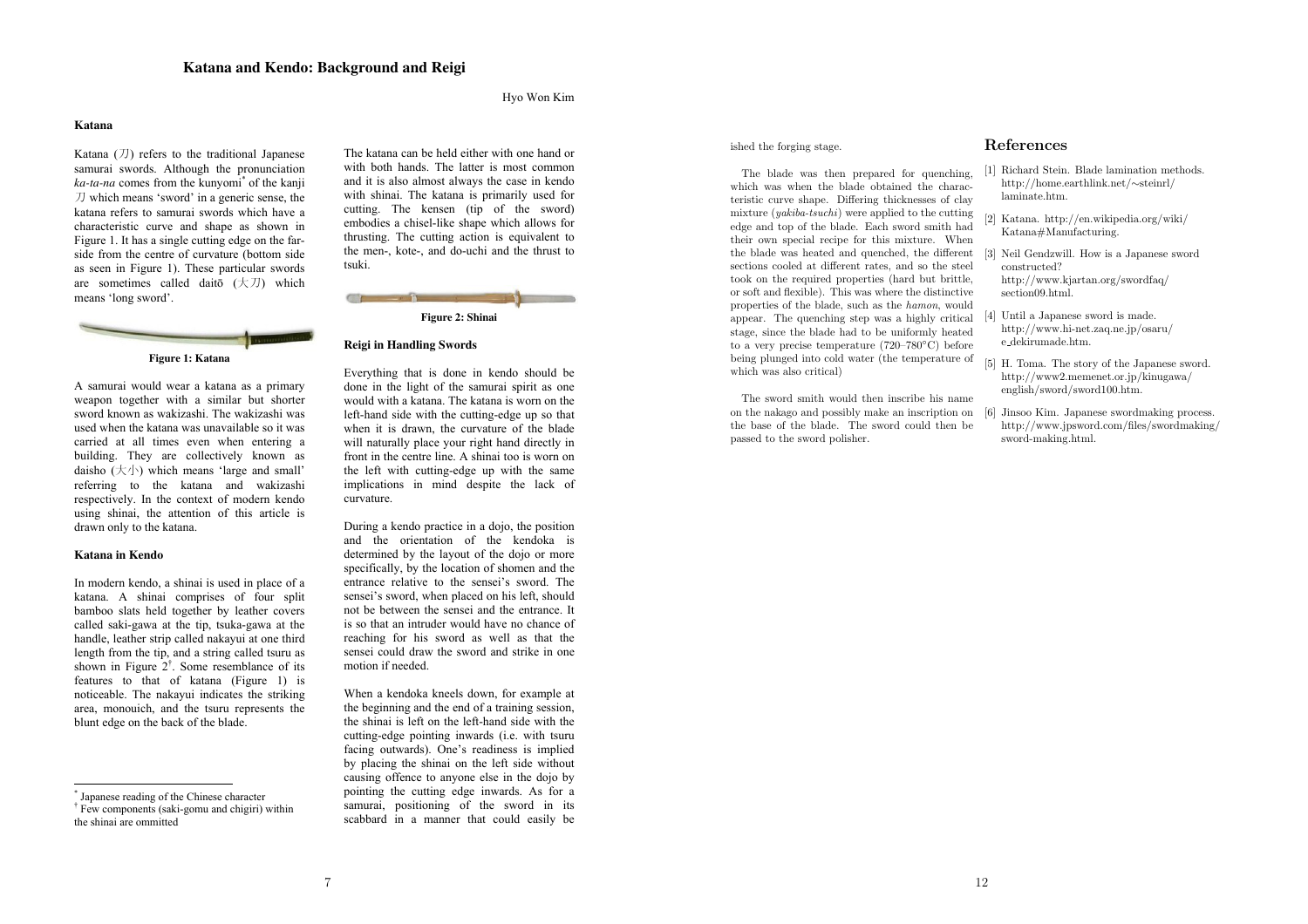# Zen and the Way of the Sword

# Kristiina Jokinen

# February <sup>2005</sup>

The earliest swords in Japan were Chinese swords Way of the Sword did not only include training in rugi. The first curved swords appeared during the sixth and seventh centuries, and were called kanto tachi. In the eighth century, during the Nara period, the first Japanese swords, of the curved type, appeared.

In ancie ancient times there were no schools of swords- manship, but the lords and warriors maintained their own sword fighting schools. During the Kamakura and Muromachi periods (about 1200–  $(1500)$ , formalized schools  $(ryuha)$  began to develop, and by the 15<sup>th</sup> century five regional traditions exand by the 15<sup>th</sup> century five regional traditions ex-<br>isted: in Kashima-Katori, in Kyushu, the capital (Kyoto), in the Kamakura area, and in the northeast.

 The warrior courts also fostered Zen studies, as the austere principles suited warfare well. The Zen teaching of quick and spontaneous action while at the same time maintaining one's calmness and peaceful mindin achieving this realization.

For instance, the famous swordsman Ittosai Ito Kagehisa, who lived in the  $17<sup>th</sup>$  century, was also famous for his deep <sup>p</sup>hilosophical thoughts. In fact, he named himself Ittosai (or 'one sword man') and founded Itto-ryu, the one sword school which still exists and has influenced modern kendo. Miyamoto Musashi, probably the most famous Japanese swordsmanJapanese swordsman in the Western world, collected his thoughts in his *Book of Five Rings* as 'a guide for men who want to learn strategy', in 1645.

 During the Tokugawa periodDuring the Tokugawa period (1603–1867), for-<br>malization of Japanese culture took place further, and the <sup>p</sup>hilosophical principles, once meant to encourage the warrior to face death in fierce combats, elaborated into the moral code of the samurai: the

in the second century BC, referred to as *ken* or  $tsu$ - the techniques, but also living by the code of honour of the samurai elite. The fighting techniques now became <sup>a</sup> vehicle for advancing the way of Zen. However, since there is no separation of mind and body in the Zen <sup>p</sup>hilosophy, the cultivation of the mind is, in fact, improvement of the techniques, and vice versa.

Since the  $17<sup>th</sup>$  century, all Kendo schools have emphasized Kendo as <sup>a</sup> means of cultivating one's mind, and the proper code of practice is influenced by the Confucian <sup>p</sup>hilosophy: the primary goa<sup>l</sup> of Kendo is to improve oneself through the study of the sword, and kendoka 'wield <sup>a</sup> sword not to control their opponent, but to control themselves'.

The meaning of life and death by the sword was mirrored in the everyday life of the feudal Japanese, and the one who understood and accepted death at any moment in his everyday life was <sup>a</sup> master of the sword.

peaceful mind formed the centre of effective fight-<br>ing strategies, and Zen practice assisted the fighters symbol of the samurai. Only samurai were allowed<br> Since the late  $16<sup>th</sup>$  century, the sword became the to carry two swords: while the short swordto carry two swords: while the short sword (*ko-dachi*) was allowed for everyone, only the samurai were also allowed to carry the long sword (daito). The sword thus became an object of reverence and respect (through the respect for the samurai class), and it must be treated appropriately, in <sup>a</sup> graceful and dignified manner.

According to Zen, one must treat one's fellow beings (enemies included) as honoured guests, and the respect naturally applies to the sword too. The sword is often called the soul of the samurai, and the respect for the sword thus symbolizes respect

for the owner: e.g. one does not step over somebody else's sword or touch it without the permission of the owner.

The respect also includes appreciation for the maker and the blade itself, e.g. when bowing to

| Toshin     | Sword blade.                                                                           |
|------------|----------------------------------------------------------------------------------------|
| Nakago     | Tang of blade                                                                          |
| Mekugi-ana | Holes for <i>mekugi</i> to pass through and attach blade to <i>tsuka</i> .             |
| Mei        | Signature or inscription on tang.                                                      |
| Yasurime   | File marks on <i>nakago</i> .                                                          |
| Ha-machi   | Notch on ha side of blade                                                              |
| Mune-machi | Notch on <i>mune</i> side of blade. These are what the <i>habaki</i> press up against. |
| Ha         | The sharp edge of the blade.                                                           |
| Mune       | The back of the blade.                                                                 |
| Hi         | Groove used to lighten or improve balance; can also hide defects.                      |
| Hamon      | Pattern of the differentially hardened edge.                                           |
| Nioi       | Small crystals of hardened steel (martensite).                                         |
| Nie        | Larger crystals of martensite.                                                         |
| Hada       | The grain of the metal formed by repeated forge folding.                               |
| Yakiba     | Hardened area of the blade.                                                            |
| Habuchi    | The transition zone from soft to hard steel (defines <i>hamon</i> ).                   |
| Hira       | The surface from ha to shinogi.                                                        |
| Shinogi    | Ridge line along side of the blade.                                                    |
| Shinogi-ji | Surface between shinogi and mune.                                                      |
| Yokote     | Ridge line dividing kissaki from the rest of the blade.                                |
| Boshi      | The hardened area of the kissaki.                                                      |
|            |                                                                                        |

#### Geometry.

| Sori          | Depth of curvature.                                    |
|---------------|--------------------------------------------------------|
| <b>Nagasa</b> | Length of the blade measured from munemachi to kissaki |
| <i>Omote</i>  | Exposed side of sword (as shown here).                 |
| Ura           | Hidden side of sword.                                  |
| Saki-haba     | Width at <i>vokote</i> .                               |
| Kata-haba     | Width at widest point.                                 |

#### Random.

| Kizu       | Flaws in the blade.                            |
|------------|------------------------------------------------|
| Shinken    | Real (sharp) sword.                            |
| Shinsakuto | Newly-made sword.                              |
| Nihonto    | Japanese sword.                                |
| Iaito      | Sword used for iaido.                          |
| Tsukamaki  | Art of applying tsuka ito.                     |
| Shaku      | $30.2 \text{ cm}$ .                            |
| Uchiko     | Powdered limestone, used for cleaning sword.   |
| Choji      | Clove oil, used for protecting sword from air. |
|            |                                                |

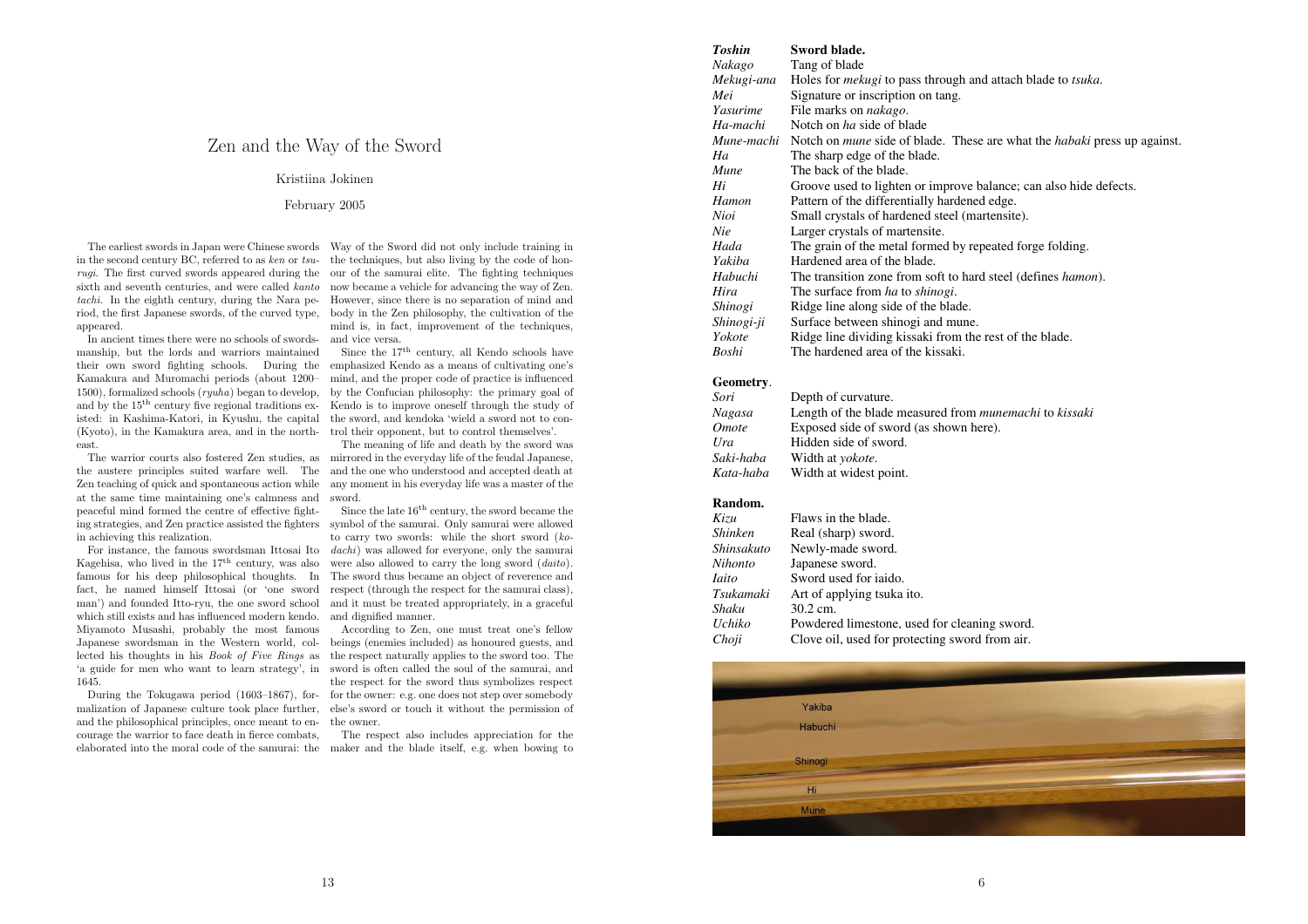#### the katana.

I must admit that, in my ignorance, it took me many years to understand the extreme worries that sword collectors seemed to harbour about possibly contaminating or scratching <sup>a</sup> katana. A blade that used to cut flesh and bones and clash with armour and steel in the battlefield should certainly survive, I naïvely thought, being touched by an innocently admiring finger or even being dropped on the floor. The effects of such treatments ought to be insignificant compare<sup>d</sup> to the battle scars of a genuine sword. Only on visiting the polisher's workshop did <sup>I</sup> begin to understand the collectors' motives.

Of course the katana is strong enoug<sup>h</sup> to withstand being handled, being dropped and being thrust through a suit of armour. However, in so doing, it may scratch; with <sup>a</sup> particularly strong blo w, it might exceptionally even dent or chip. The duelling samurai will go through all this without <sup>a</sup> second thought, but the battle-worn sword will bear the scars of the battle, just like the suitcase that accompanied you around the world for the pas<sup>t</sup> ten years isn't as shiny as when it came out of the shop. To restore the battle-worn katana to its former beauty and deadly cutting efficiency, its samurai owner would periodically entrust it to <sup>a</sup> sword polisher for maintenance.

 It must however be realized that the maintenance that a polisher may carry out is exclusively *destructive*. Polishing is ultimately nothing more than removing steel from the sword using abrasives. The polisher can never actually return <sup>a</sup> worn-out sword to its original state. A shallow scratch will be cleaned out by abrading <sup>a</sup> microscopic layer of steel from the whole surface, making that area of the sword thinner by at least the depth of the scratch. A small notch will be smoothed away by abrading away enough metal from the edge of the blade that the line is again straight; and <sup>a</sup> deep notch will be impossible to undo, since removing it would force the polisher to remove so much metal that hewould change the overall geometry of the blade.

Therefore one of the primary goals for the polisher is to do as little as possible, since anything he does is ir reversibly taking away some of the irreplaceable metal of the original sword. It then makes sense to avoid any unnecessary scratches, dents and even fingerprints that might in the long term lead to corrosion from the acid in the sweat; the restoration of each of these minor blemishes would require some polishing, therefore removing some metal from the sword and ultimately reducing its lifetime.

Witnessing the polisher at work allowed me to un-<br>the new stone has finished removing the scratches of

derstand ho w much more is really involved in his job beyond merely sharpening the edge of the blade. Way beyond this purely utilitarian function, the skillful polishing of the blade reveals the beautiful texture of the metal and allows you to admire the complex internal structure that makes the katana the unique weapon that it is.

As previously mentioned, the blade must be made of hard (high carbon content) steel in order to hold <sup>a</sup> sharp edge. Hard steel, however, is brittle: <sup>a</sup> sword made of high carbon steel would soon chip and break in combat. The peculiar technique perfected by the Japanese swordsmiths around <sup>10</sup> centuries ago combined <sup>a</sup> core of soft steel, for shock-absorbing resilience, with <sup>a</sup> jacket and edge of hard steel. The complex forging process, resulting in thousands of microscopic layers, and the elaborate and carefully controlled heat treatment for hardening, which added not only extra strength but also the distinctive artistic pattern known as *hamon*, are too complex to describe in this short essay; Yumoto [4] and particularly Kapp et al. [2] <sup>g</sup>ive copious details. What matters here is that the surface of the blade, when properly polished, silently tells the story of all the activities that took <sup>p</sup>lace during the forging process.

The polisher works on <sup>a</sup> short section of the sword at a time, perhaps 10–20 cm. He sits on <sup>a</sup> lo w stool in front of <sup>a</sup> bucket of water in which he soaks several sharpening stones. The sword blade is naked, the tsuka and all the fittings having been removed beforehand. The polisher handles the sword with his bare hands. The sword, while very sharp, is not quite as sharp as <sup>a</sup> razor, primar ily because of the much sturdier geometry of the crosssection. The blade won't cut the polisher's hand if held firmly. It would, however, cut his hand very deeply if he were foolish enoug<sup>h</sup> to slide his grip along the edge.

The polisher starts with <sup>a</sup> coarse-grained stone for the strongest abrasive action: this is the foundation work that has the effect of sharpening the edge, repairing repairable notches and scratches and cleaning out rust. This process, however, leaves evident scratch marks on the blade. The next stage, with <sup>a</sup> slightly smoother stone, is not so much for polishing any blemishes of the blade but rather for cleaning away the scratches left by the first stone. In order to keep track of the amount of abrasion, the polisher uses each stone at <sup>a</sup> particular an-

blade, while subsequent ones are used at different angles. That way, from the direction of the scratch marks still remaining on the blade, he can tell precisely when

gle: the coarsest stone is rubbed perpendicularly to the



Figure 1: The iron-carbon equilibrium <sup>p</sup>hase diagram